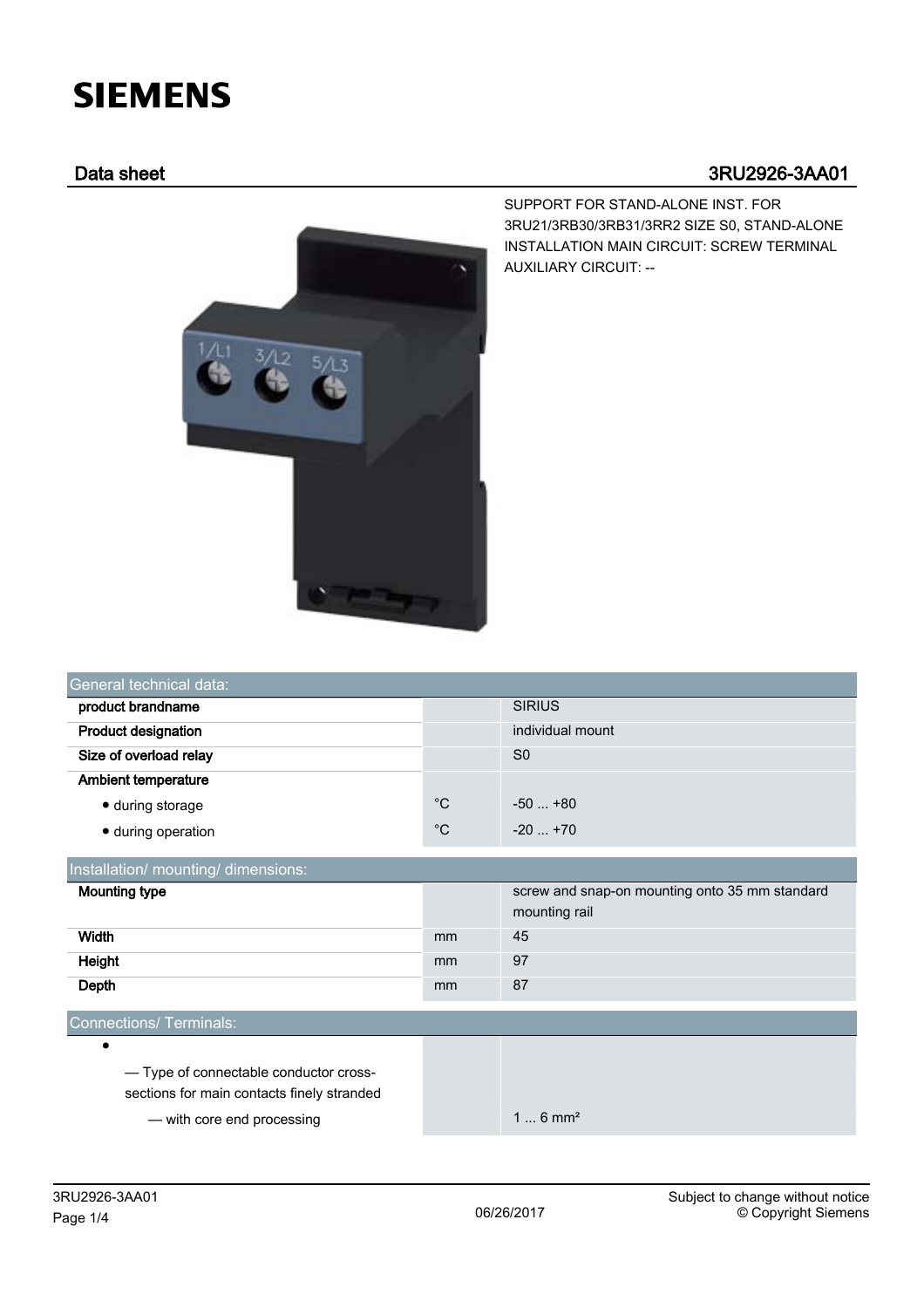| at AWG conductors<br>- for main contacts                    | • Type of connectable conductor cross-sections |                | 1x(168)    |                                     |                                    |
|-------------------------------------------------------------|------------------------------------------------|----------------|------------|-------------------------------------|------------------------------------|
| Certificates/ approvals:<br><b>General Product Approval</b> |                                                |                |            | <b>Declaration of</b><br>Conformity | <b>Test</b><br><b>Certificates</b> |
| CCC                                                         |                                                | UL             | <b>FHT</b> | ∈<br>EG-Konf.                       | <b>Special Test</b><br>Certificate |
| <b>Test</b><br><b>Certificates</b>                          | <b>Shipping Approval</b>                       |                |            |                                     |                                    |
| <b>Type Test</b><br>Certificates/Test<br>Report             | <b>ABS</b>                                     | <b>VERITAS</b> | <b>LRS</b> |                                     | RINA                               |
| Shipping<br>Approval                                        | other                                          |                |            |                                     |                                    |
| <b>RMRS</b>                                                 | Environmental<br>Confirmations                 | Confirmation   |            |                                     |                                    |
| <b>Further information</b>                                  |                                                |                |            |                                     |                                    |

Information- and Downloadcenter (Catalogs, Brochures,…) <http://www.siemens.com/industrial-controls/catalogs>

Industry Mall (Online ordering system) <http://www.siemens.com/industrymall>

## Cax online generator

<http://support.automation.siemens.com/WW/CAXorder/default.aspx?lang=en&mlfb=3RU2926-3AA01>

Service&Support (Manuals, Certificates, Characteristics, FAQs,...) <https://support.industry.siemens.com/cs/ww/en/ps/3RU2926-3AA01>

Image database (product images, 2D dimension drawings, 3D models, device circuit diagrams, EPLAN macros, ...) [http://www.automation.siemens.com/bilddb/cax\\_de.aspx?mlfb=3RU2926-3AA01&lang=en](http://www.automation.siemens.com/bilddb/cax_de.aspx?mlfb=3RU2926-3AA01&lang=en)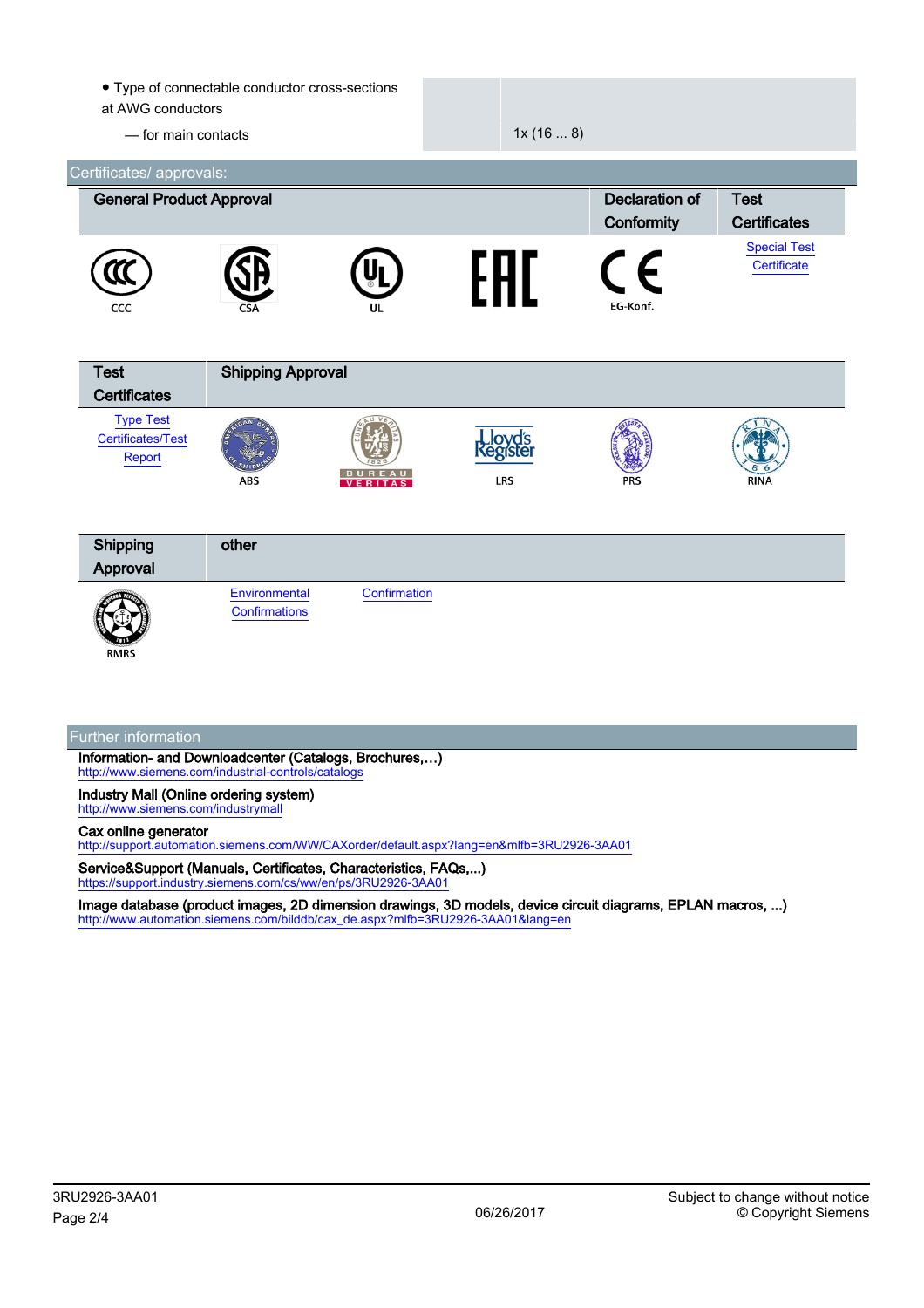